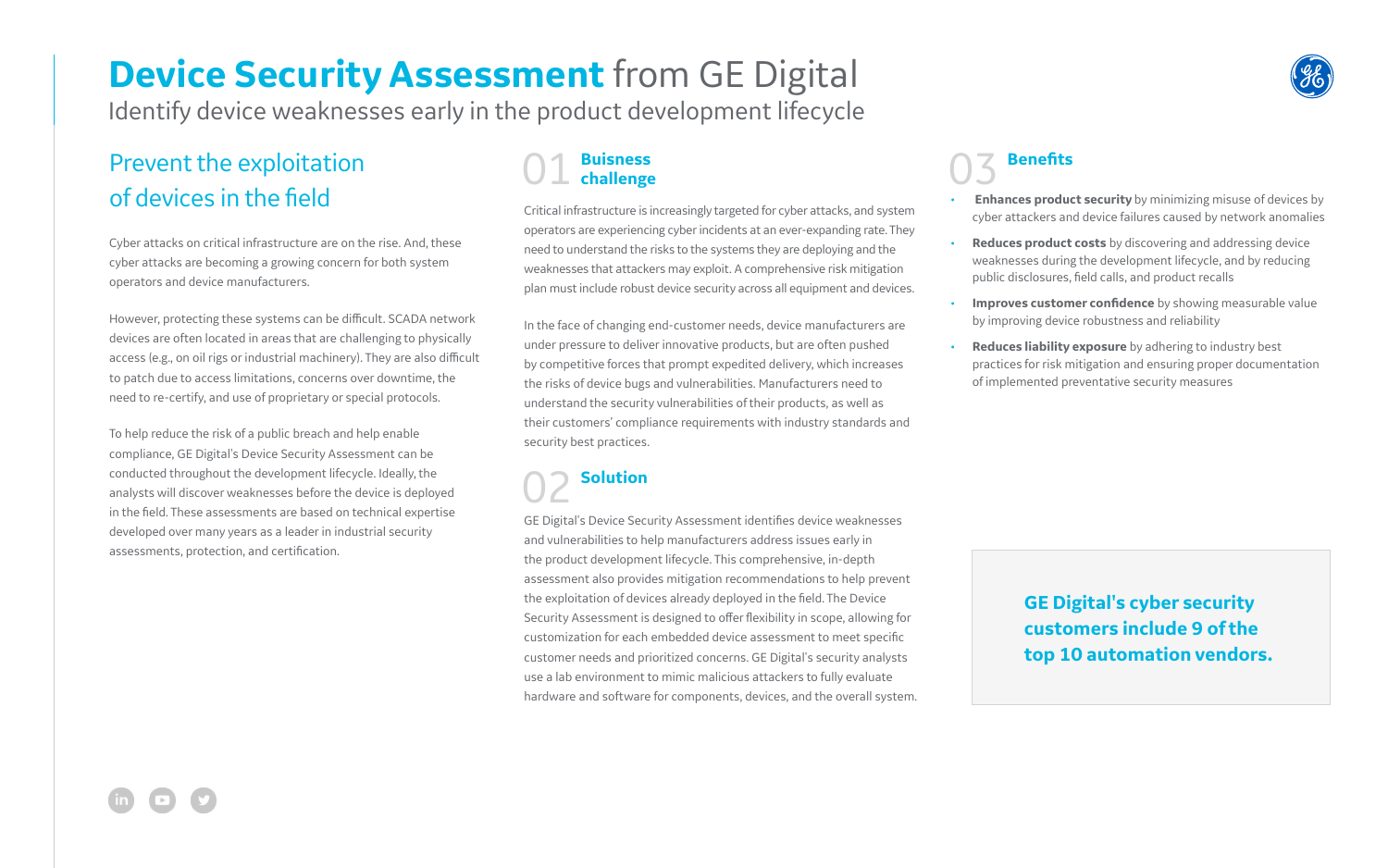Identify device weaknesses early in the product development lifecycle

Each assessment includes:

- • **In-depth assessment analysis of device**
	- Focus on quality
	- Discover and analyze vulnerabilities, even ones not immediately exploitable—test areas of greatest customer risk and need
	- Evaluate attacker-accessible interfaces and high-impact areas
- **Process\***
- Hardware teardown
- Identify internal targets of interest (attack interfaces, stored memory devices processors, etc.)
- Memory/firmware extraction
- Reverse engineering
- Vulnerability analysis and discovery
- Protocol/communications analysis
- Management and monitoring system evaluation
- **Finding reports**

### **Features**

| <b>BENEFITS</b>                  |                                                                                                                                                            |
|----------------------------------|------------------------------------------------------------------------------------------------------------------------------------------------------------|
| <b>Enhances product security</b> | Improves device security and reliability and reduces need for<br>product patching                                                                          |
| <b>Protects brand reputation</b> | Reduces the risk of a breach in your product and<br>avoids public vulnerability disclosures                                                                |
| Lowers product maintenance costs | Reduces costs by addressing product weaknesses<br>during development; service calls to the field to address<br>security vulnerabilities are very expensive |
| Increases customer confidence    | Delivers improved product security                                                                                                                         |

### **Deliverables**

- Regular status calls
- Provides details on discovered vulnerabilities so that clients can immediately plan mitigation steps
- Closeout calls
	- Covers the weaknesses and vulnerabilities found, the priority in which they should be addressed, and strategies to mitigate the risk of each weakness
- Actionable report
	- Executive summary
	- Overview of assessment
	- Components under test/test bench
	- Description of methodology, test process, and results for each component, including vulnerabilities discovered and the skill of attacker required to identify and exploit each vulnerability
	- Description of system-level impacts (e.g., how does a vulnerability in one component affect the system)
	- Description and prioritization of remediation steps to address weaknesses
	- Conclusions and next steps

- 
- 

*\* This is a sample only—process may vary depending on device under test.*

## Cyber security advantage

GE Digital's deep experience in critical infrastructure includes the detailed analysis of the most extensive set of devices and systems from all of the major critical infrastructure manufacturers. The security analysts' experience includes penetration tests on devices from more than 25 manufacturers in the areas of industrial control, PLC, DCS, Smart Grid, and medical. The analysts' broad skillsets includes hardware reverse engineering, tool development, non-IT and OT communications, extensive security and ICS domain knowledge, as well as analysis from local and remote perspectives, vulnerability analysis, and exploit development. GE Digital customers include nine of the top 10 automation vendors.

GE Digital device assessments include comprehensive reports with actionable insights: clear descriptions of vulnerabilities discovered, and mitigation steps to address each weakness to help get you started on immediately improving the security of your products.

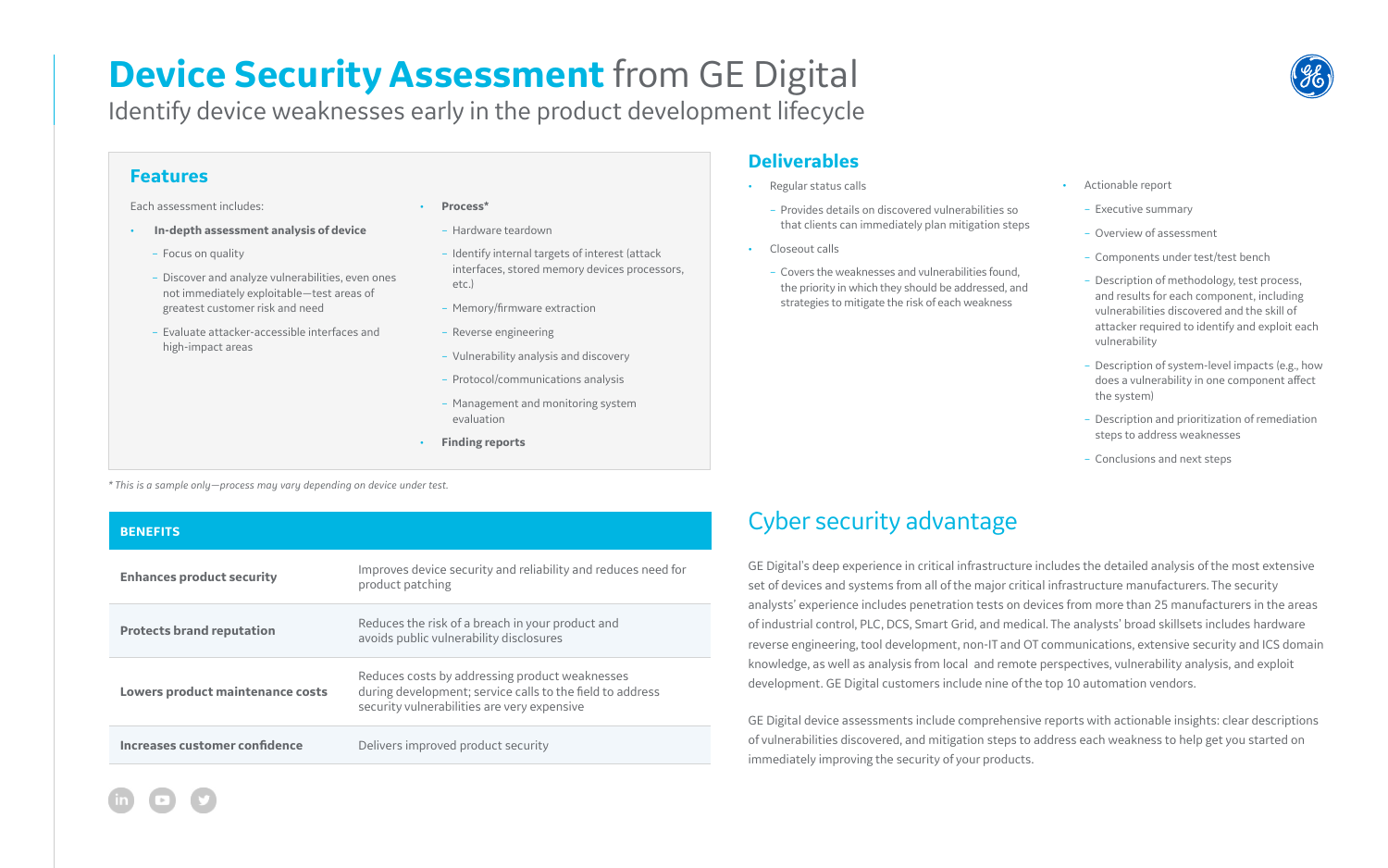Identify device weaknesses early in the product development lifecycle

### **Summary**

GE Digital's Device Security Assessments help manufacturers discover and resolve device weaknesses early in the product development lifecycle, ensuring customer confidence and saving money, time, and brand image by reducing the risk of a public vulnerability breach. Detailed reporting with actionable insight provides clear descriptions of all vulnerabilities discovered, the level of attacker skillset required to exploit each vulnerability, and steps to address and mitigate each weakness. Mitigation advice considers product design limitations and recommends reasonable steps for implementation.



GE Digital helps you harden your security posture and prepare to succeed in the new digital industrial landscape.



### **DEVICE SECURITY HEALTH CHECK**

| Rapid, economical penetration testing                |
|------------------------------------------------------|
| Pre-set                                              |
| Overview                                             |
| Analyst scoping only                                 |
| <b>No</b>                                            |
| <b>No</b>                                            |
| One device and one firmware or software version only |
| Client only (no report distribution rights)**        |

### **Product certifications**

|                             | <b>DEVICE SECURITY ASSESSMENT</b>  | <b>DEVICE SECURITY HEALTH CHECK</b>                  |
|-----------------------------|------------------------------------|------------------------------------------------------|
| <b>Methodology</b>          | Comprehensive, in-depth assessment | Rapid, economical penetration testing                |
| <b>Size and scope</b>       | Tailored for system under test     | Pre-set                                              |
| <b>Report length</b>        | Comprehensive                      | Overview                                             |
| <b>Areas of focus</b>       | Customer and analyst scoping       | Analyst scoping only                                 |
| <b>Regular update calls</b> | Yes                                | <b>No</b>                                            |
| <b>Mitigation advice</b>    | Yes                                | <b>No</b>                                            |
| <b>Multi-device systems</b> | Yes                                | One device and one firmware or software version only |
| <b>Report distribution</b>  | Client and client's customers      | Client only (no report distribution rights)**        |

*\*\* System operators can distribute to the respective device manufacturer.*